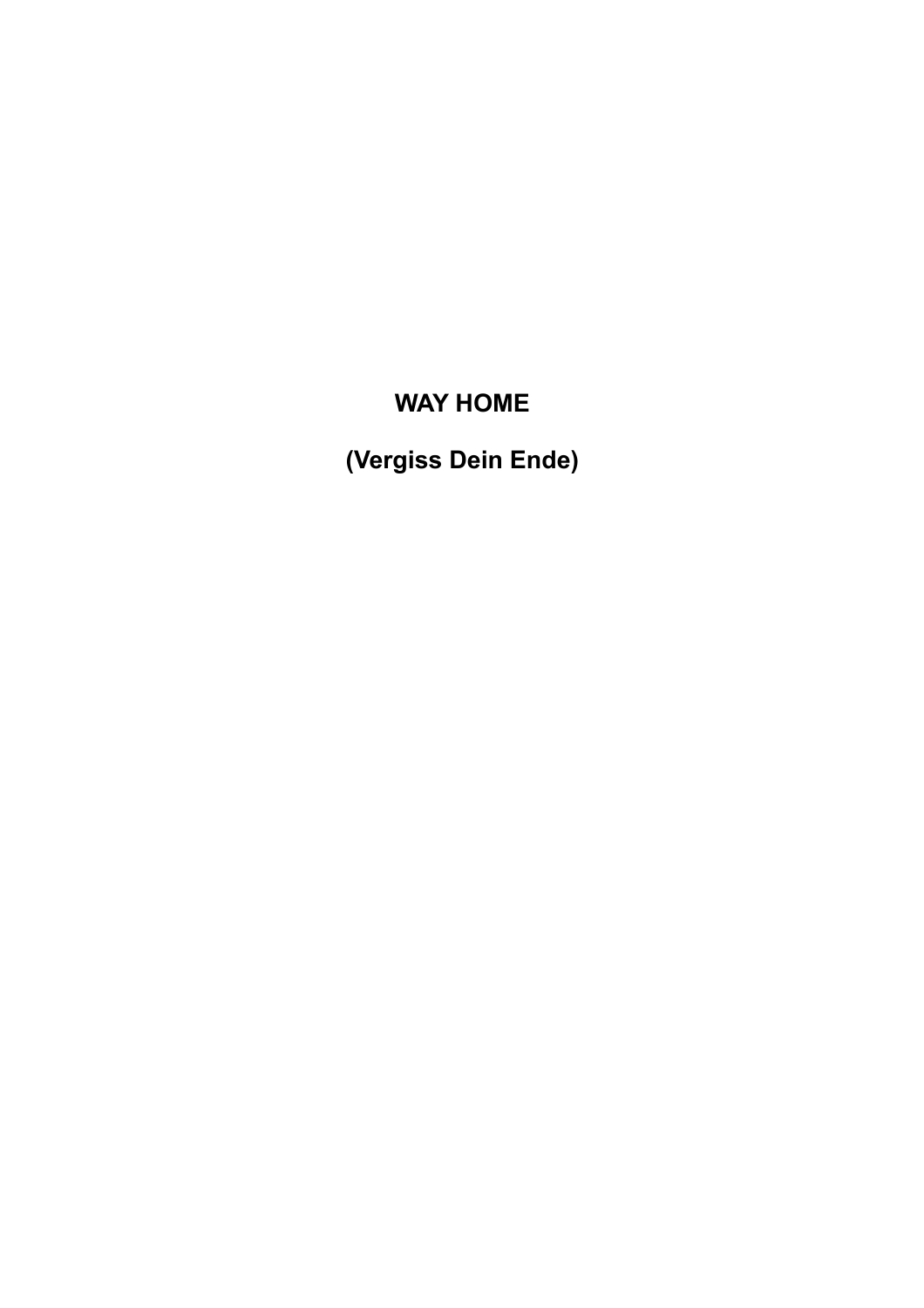## **Content**

## **TECHSPECS**

| Original title:<br>english titel:<br>Length:                                       | Vergiss dein Ende<br>Way Home<br>94 Minutes              |
|------------------------------------------------------------------------------------|----------------------------------------------------------|
| <b>Shooting Format:</b>                                                            | S16mm, 24 fps, anamorph                                  |
| <b>Preview Formats:</b>                                                            | DVD PAL / BLU-RAY                                        |
| <b>Exhibition Formats:</b>                                                         | 35 <sub>mm</sub><br>DCP D-Cinema<br><b>HDCAM 1080p24</b> |
| <b>Total Reels:</b><br>Print Length:<br><b>Print Frame Speed:</b><br>Acnoct Potios | 5<br>2579 meters<br>24 fps<br>$2.35$ (SCODE)             |

Aspect Ratios: 2.35 (SCOPE)<br>Composite Print: Yes Composite Print: Film Sound: Dolby Digital EX<br>
Foreign Versions: dialogue in Germ Foreign Versions: dialogue in German subtitled in English

theatrical release in Germany: 22.09.2011 (BASIS-Film Verleih GmbH)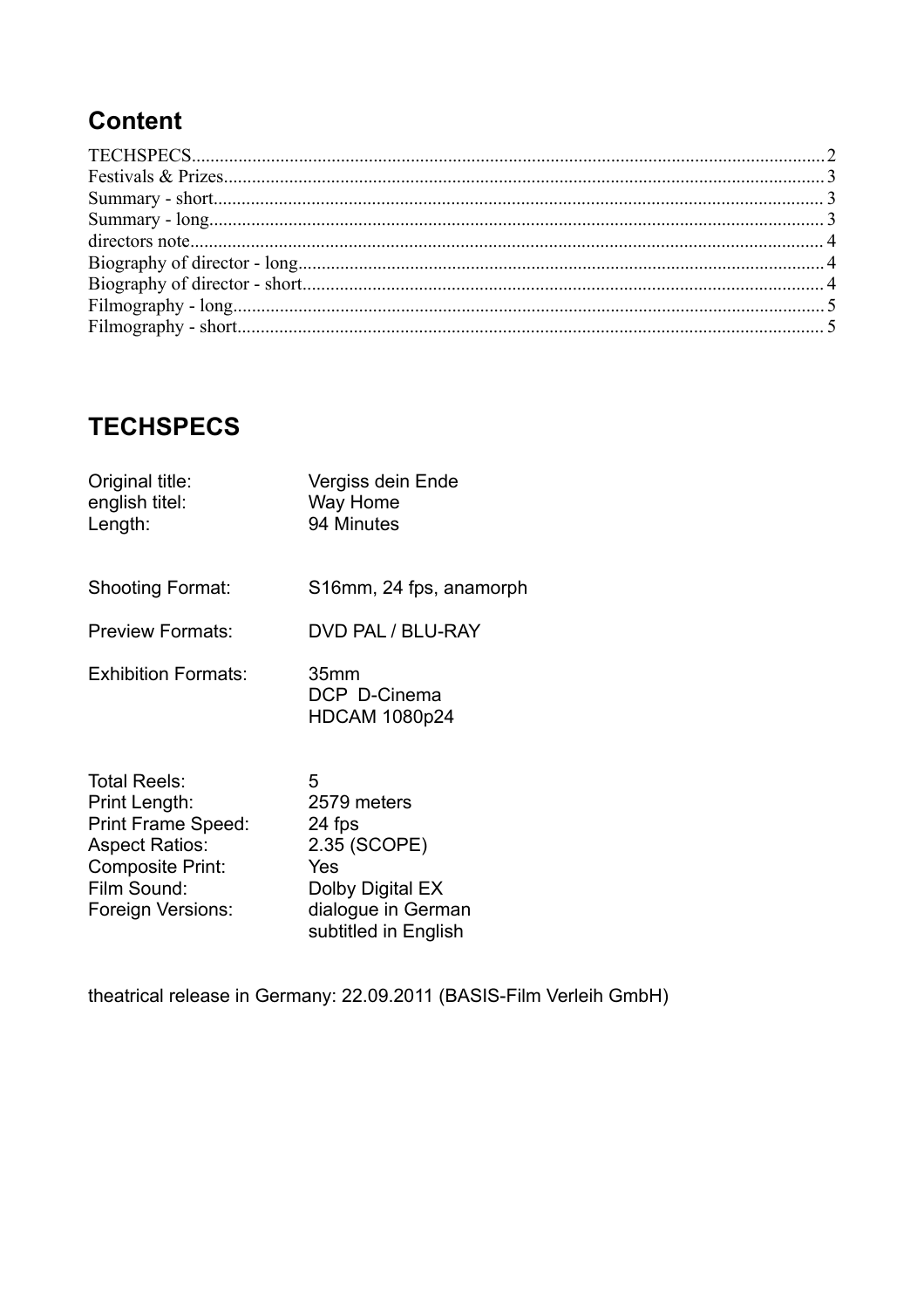## **Festivals & Prizes**

#### **FESTIVALS**

| Jan 2011         | Max Ophüls Festival, Germany                      |
|------------------|---------------------------------------------------|
| April 2011       | Achtung Berlin, Germany                           |
| May 2011         | Schwerin Art of Film Festival, Germany            |
| May 2011         | Sehsüchte Student Film Festival, Germany          |
| <b>June 2011</b> | Studio Hamburg Up-And-Coming Talent 2011, Germany |
| August 2011      | First Steps, Germany                              |
| October 2011     | 16th OURENSE INTERNATIONAL FILM FESTIVAL, Galizia |
| November 2011    | Torino Film Festival, Italy                       |

#### **AWARDS**

Best Picture - Studio Hamburg Up-And-Coming Talent 2011 DEFA Stiftung Young Talent Award - Schwerin Art of Film Festival Special Mention of the FIPRESCI Jury - Schwerin Art of Film Festival Prize of the Ecumenical Jury - achtung berlin, new berlin film award Nomination: First Steps Award – First Steps, Germany

#### **Summary - short**

After 40 years of marriage: bathing every day, feeding, clothing, changing diapers, bathing again, feeding, putting Klaus to bed. Hannelore just wants to leave it all behind. When her neighbour Günther takes off on a trip, she secretely follows him. What she does not know: Günther is determined to take his life.

(52 words, 313 characters)

### **Summary - long**

Utterly torn, Hannelore takes a trip to the Baltic Sea with her neighbour; leaving behind her husband, whom she has become alienated with. Suffering from dementia and being dependent, he has to rely entirely on her care. Within their four walls, this dependency suffocates the both of them. Hannelore's son Heiko finds his father home alone. Without having any idea where his mother has gone, he, for the very first time, has to take on responsibility for his father. Hannelore's neighbour soon discovers that something is bothering her. He allows some closeness and gives her shelter in his holiday house. Hannelore cannot bring herself to return home, and her son is not making it any easier for her. When Günther tries to help her, he unintentionally makes her come in contact with his own dark places. Eventually, he has no other choice than to leave with her and stand by her when confronting Heiko. Hannelore takes a chance on a fresh start.

(162 words, 947 characters)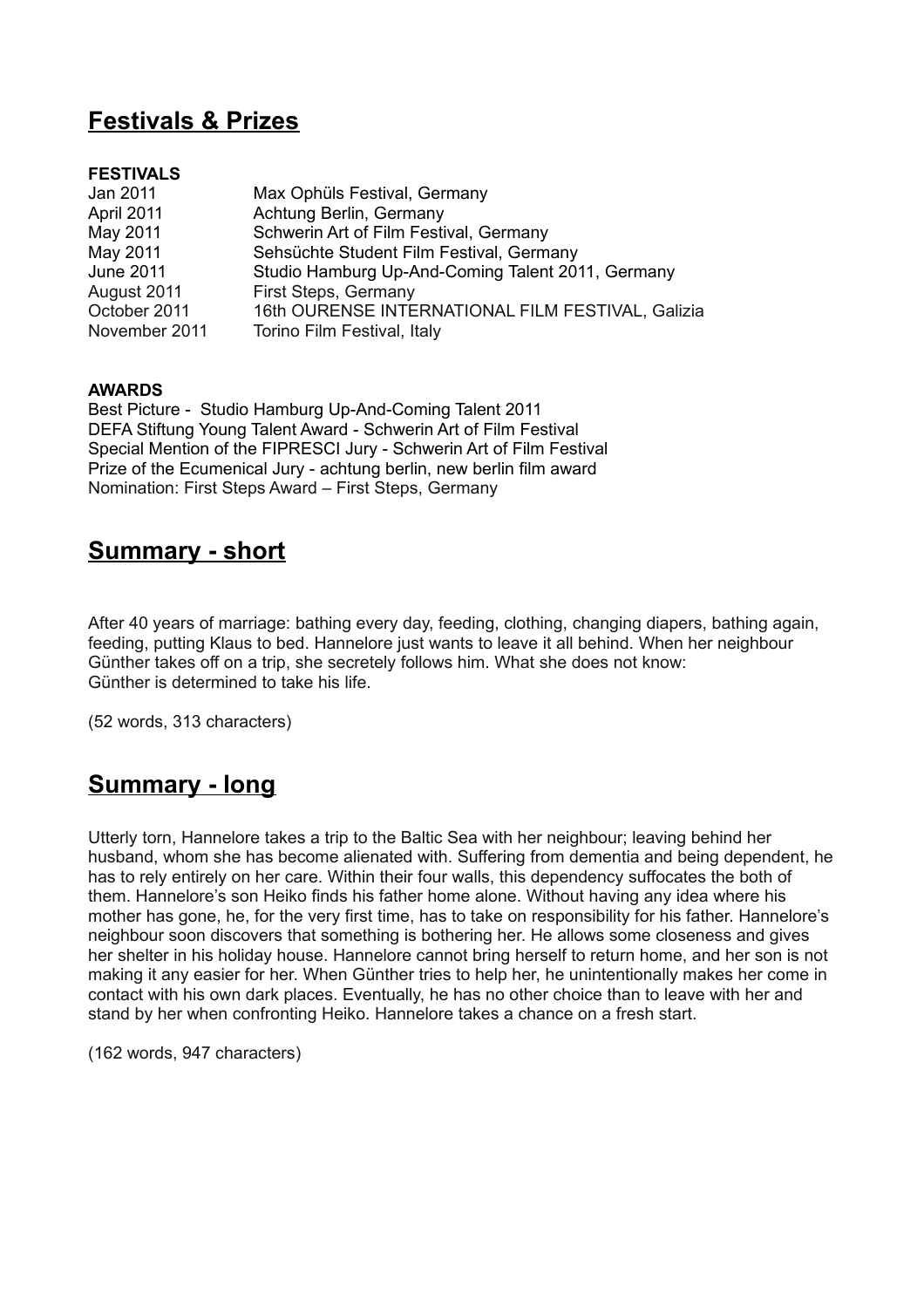#### **directors note**

A fellow student at the film academy, Nico Woche, wrote the screenplay for "Way home". After having read the entire piece, I knew after a few minutes that I was eager to make this film. However, already after the first consultation with my Directing Professor, many questions arose. Why home care, why having responsibility for providing care? What is my opinion on the topic? I could answer that it is a socially relevant topic, that I'm of the opinion that it is underrepresented in the media, that the main thought of a woman running away from giving care, appealed to me. Yet, that would only be one side of the coin. It is a family story. I can find myself in it. The character Heiko is as close to me as the character of Hannelore. Furthermore, I find it disconcerting to know that I, now and today, would not be able to care for my parents; or have them cared for in a home. Reasons are that I have no secure existence, no savings, am practically leading the life of a nomad, and the chances for a pension are dim. I believe that I have not done "my homework" yet, as Heiko admits in one scene. And I suppose I am not the only one in this situation. In the light of the increase in nursing cases compared to the amount of children in Germany, it is not sufficient, in my mind, to ask myself what I would like to happen to me, if worst comes to worst. There are a lot of aspects to consider. I hope this film inspires people to do so.

(277 words, 1438 characters)

#### **Biography of director - long**

Andreas Kannengiesser was born in 1978 in Nordhausen and grew up in Bergen on Ruegen. On the day the Berlin Wall fell, his parents were married. The family drove to West Germany in their wedding car, a Wartburg, where the car promptly broke down, utterly baffling the West German automobile services. Since then his interest in different cultures and bananas has drawn him to Belarus, the Baltic States, to Israel and finally Nicaragua. He finished school in 1996, did an internship as a dental technician and completed his civil service as a garbage collector. Having taken an interest in film, he did an apprenticeship in Hamburg at the North German Broadcasting Service (NDR). Moving to Berlin brought him positions as assistant director, in casting and in production. In 2004, Andreas Kannengiesser became a father, and also a student of directing at the Film & Television Academy "Konrad Wolf" in Potsdam-Babelsberg. His second feature "Way Home" is his diploma.

(160 words, 967 characters)

### **Biography of director - short**

Born in 1978 in Nordhausen. Apprenticeship at the North German Broadcasting Service (NDR). 2004 - 2010 student of directing at the Film & Television Academy "Konrad Wolf" in Potsdam-Babelsberg. Spent 2007 eight months in Nicaragua, shooting first feature "Planet Carlos". His second feature "Way Home" is his diploma.

(51 words, 317 characters)